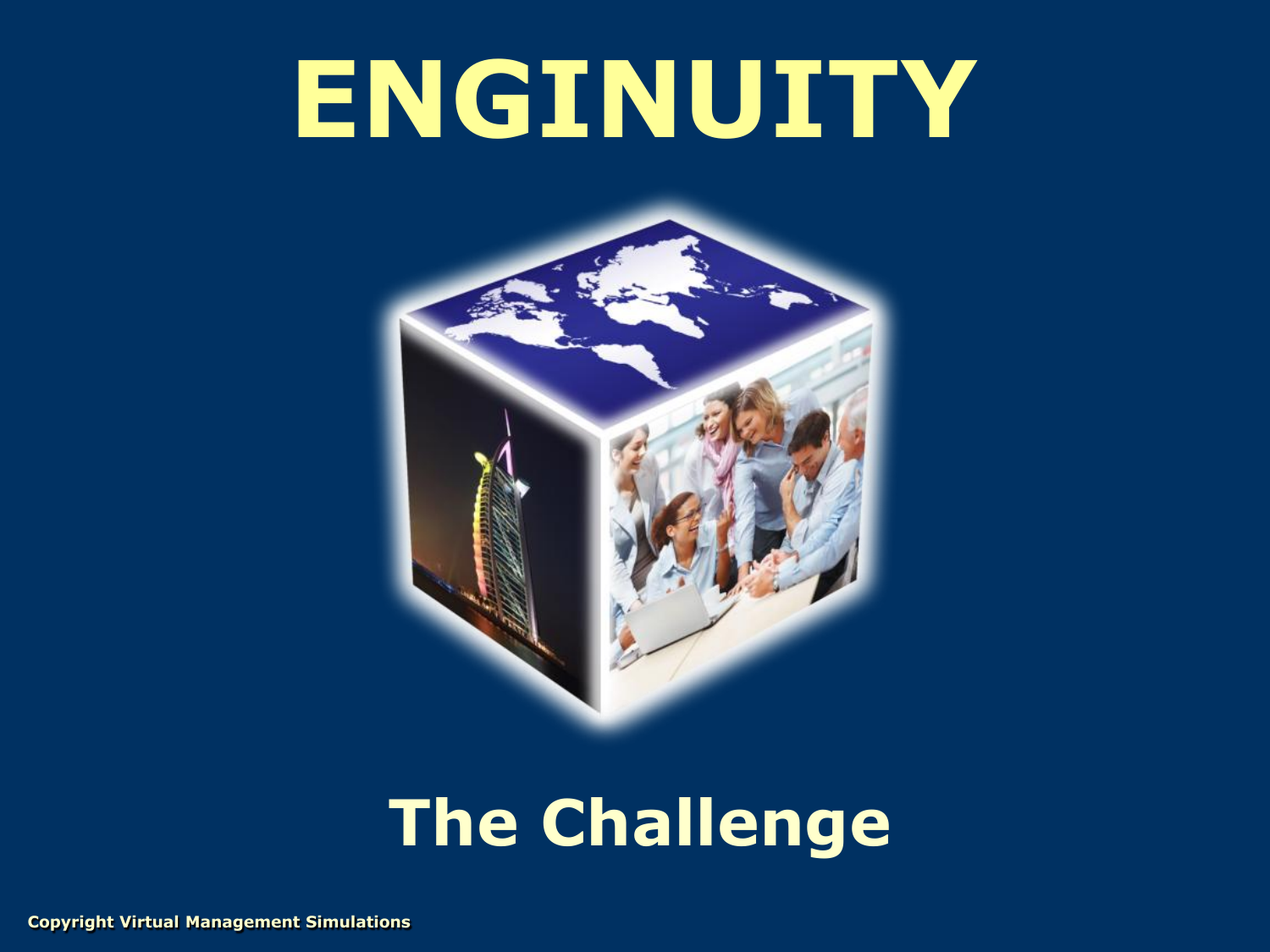

# Successful Team Work





To run a successful business in these uncertain and challenging times, it is more important than ever that team members, often working from remote locations, have the communication and collaborative skills to form an effective team able to make key business decisions.

The **ENGINUITY Competition** develops and enhances these key people skills in a unique business management challenge that pits participating teams against their colleagues and peers from across the globe.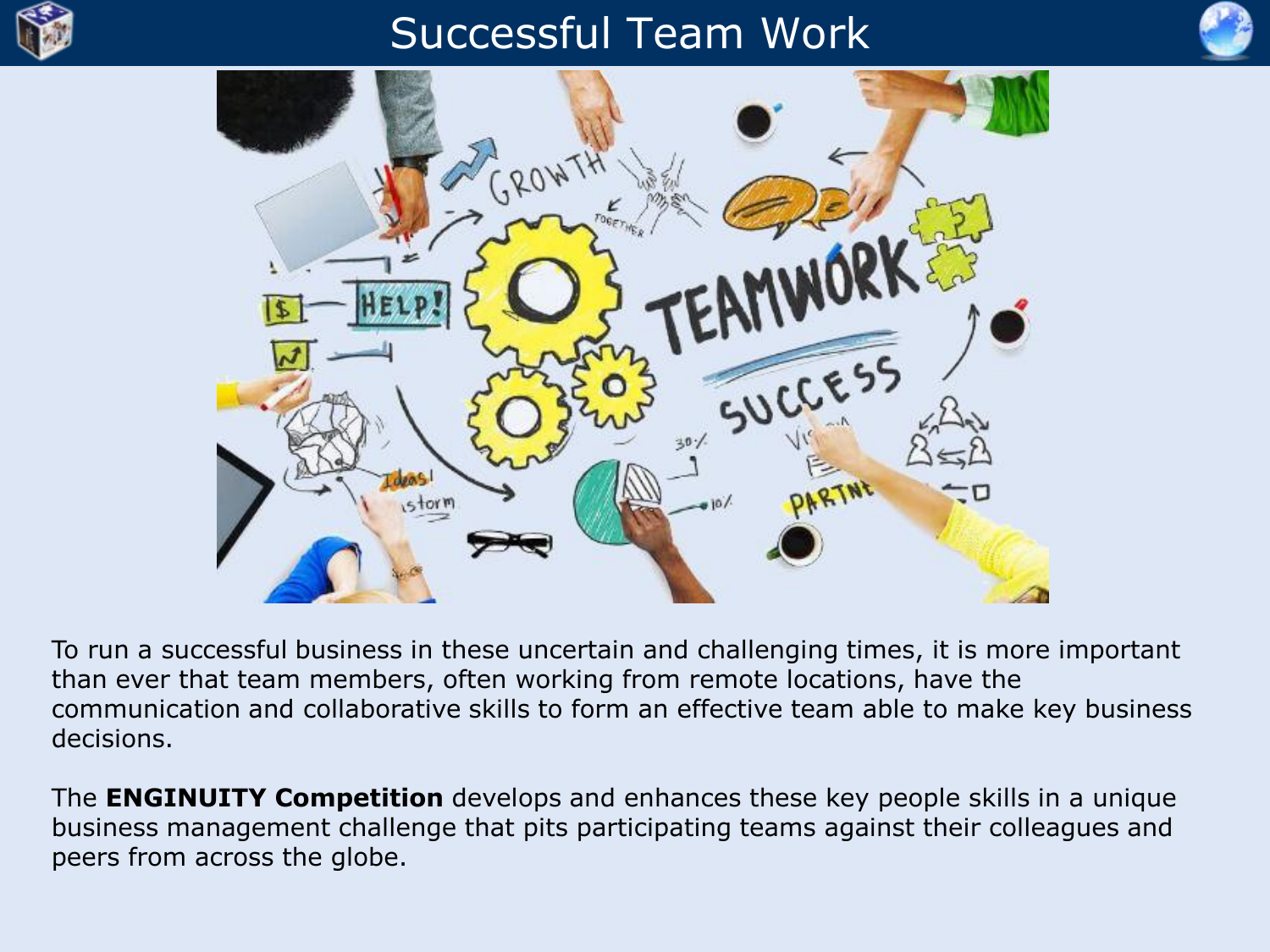

# The Task





### It is the **beginning of 2022**.

A UK-based **global construction business** that has only been in existence for one year needs a **new management team** to run the company for the foreseeable future.

The company **operates in a number of sectors**, with jobs, clients, rival competitors, and people worldwide.

To grow the business the new management team will need to devise an **effective business strategy**.

Developing an effective strategy will involve acquiring an understanding of :-

- The **economic environment** in which the company is operating
- The **strengths and weaknesses** of the business as it currently stands

To implement the strategy **decisions** will have to be made in a number of key areas :-

- Financial management
- Overhead management
- **Procurement**
- Job progression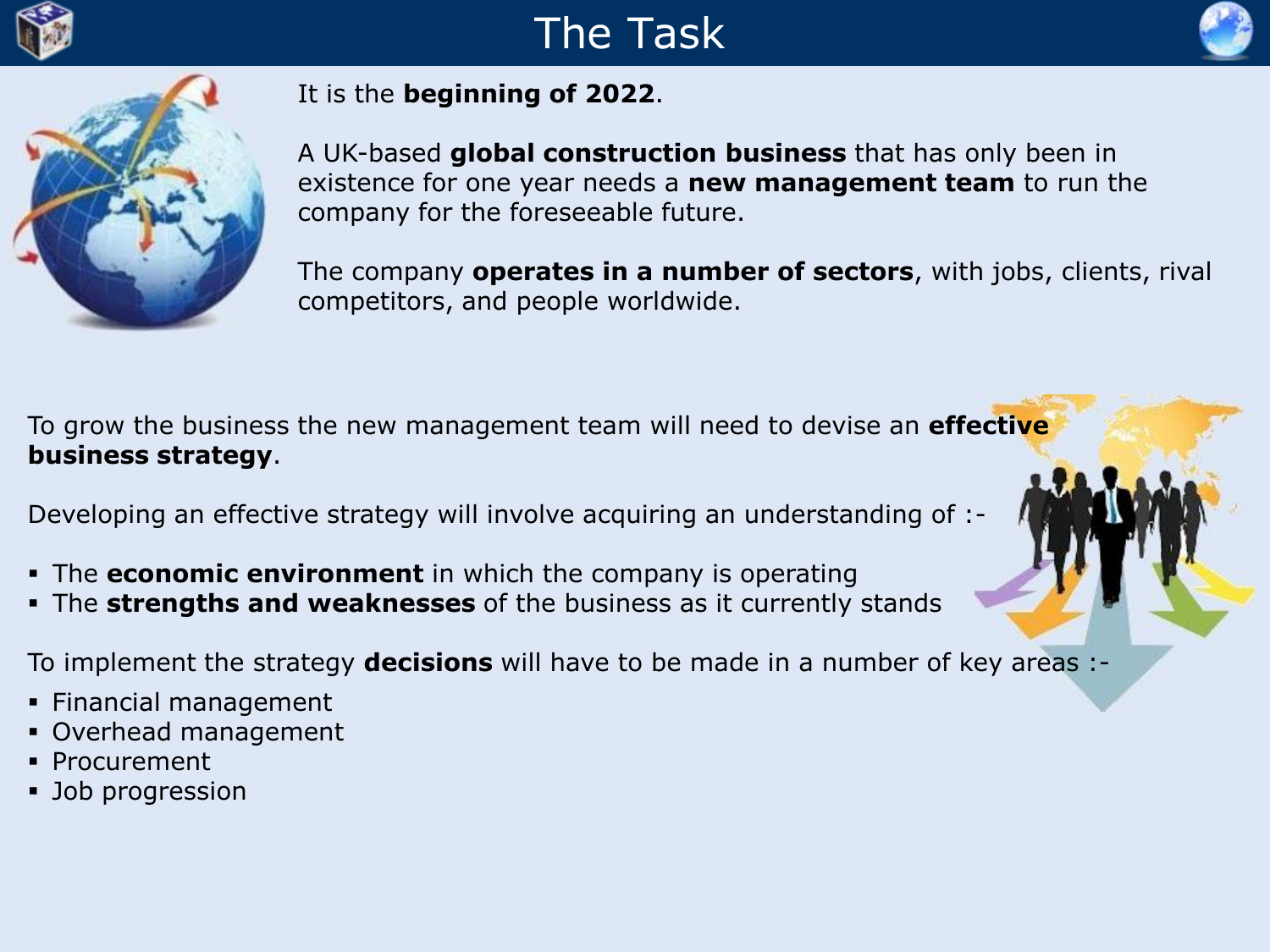

## Realistic Timeline



Decisions are made for a **period**, representing 3 months, or a quarter, in the real world.

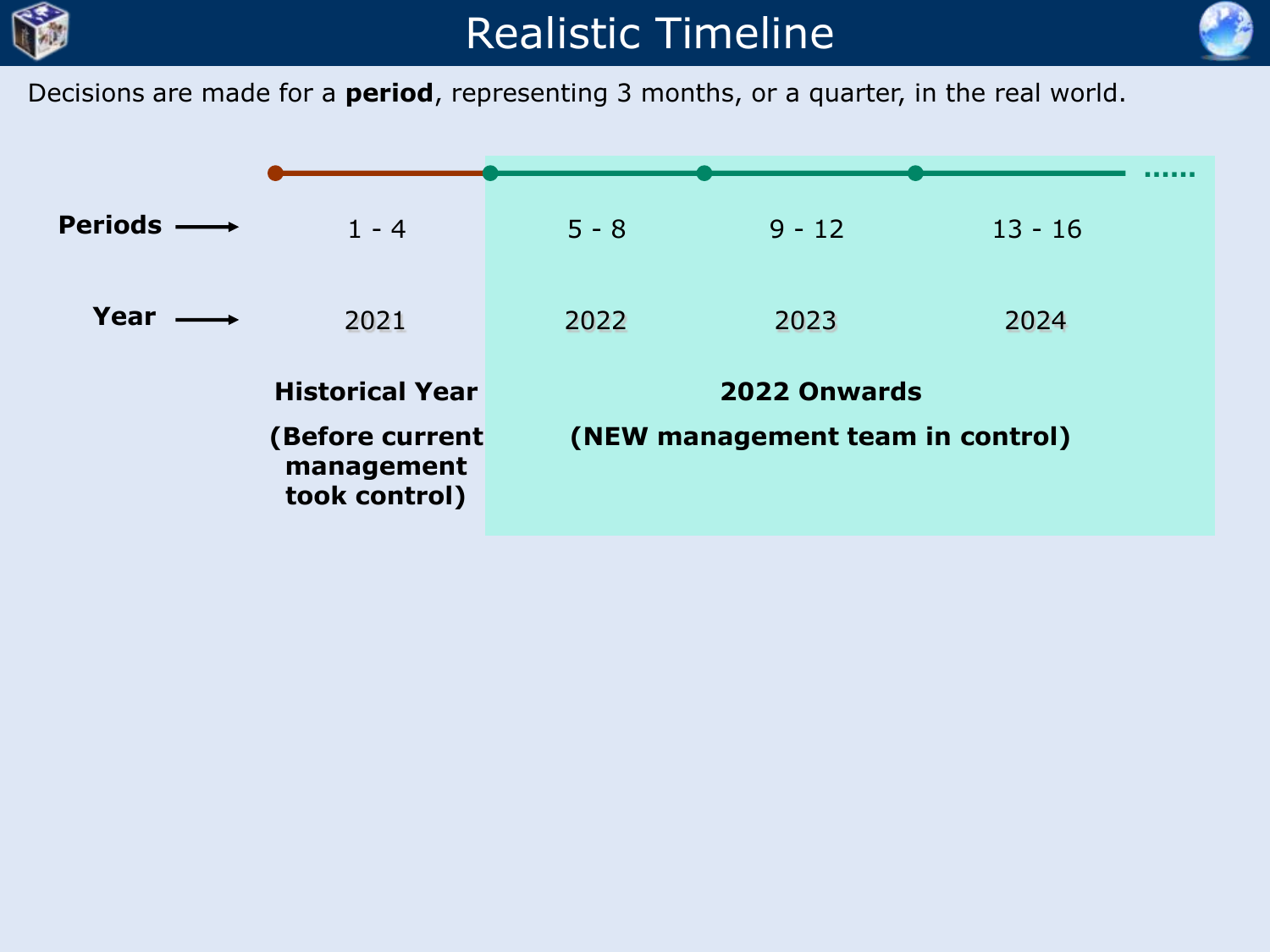



The new management team will be making their first decisions for period 5 (2022 Quarter 1), and then for subsequent periods (6,7 etc) using **2 further timeframes**.

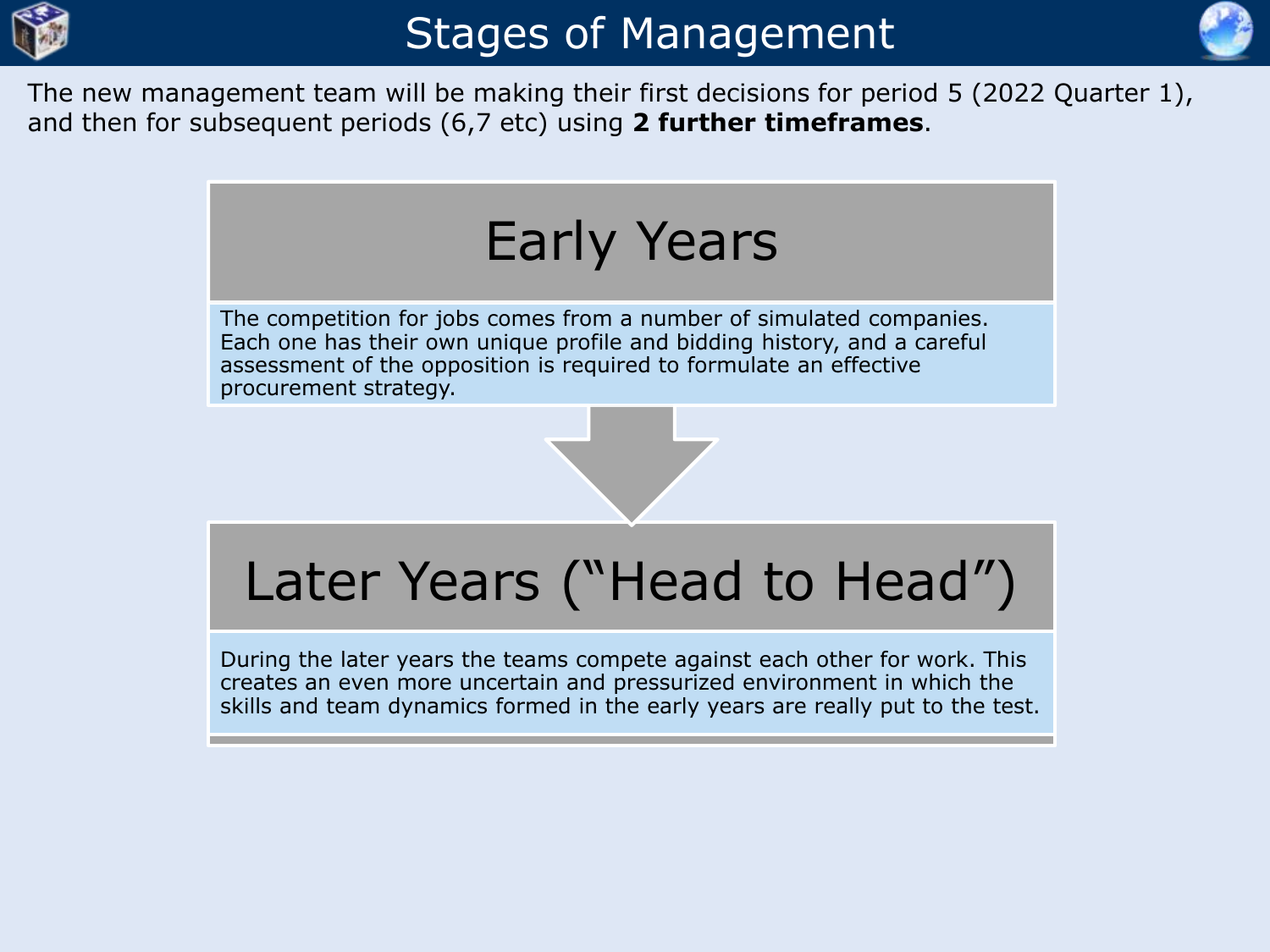

# Making Decisions (Core)









### **IDENTIFYING NEW WORK**

The company will not grow without new work.

The Marketing Department identify new jobs that the company can bid for in different :-

- **Locations (UK/Overseas)**
- **Sectors** 
	- o Industrial
	- o Building & Commercial
	- o Transport
	- o Energy
	- o Water & Sewage

### **WINNING NEW WORK**

The Procurement Team bid for jobs identified by the Marketing Department, which involves :-

- Assessing the bidding strategies of rival competitors
- Identifying risks and costs, and setting margins to bid competitively

### **PROGRESSING JOBS**

Jobs secured need to be successfully completed by the Construction Team.

This involves :-

- Allocating appropriate resources to progress jobs, such as project managers and labour
- **Effective risk management**
- Overcoming problems that occur during the construction, such as job delays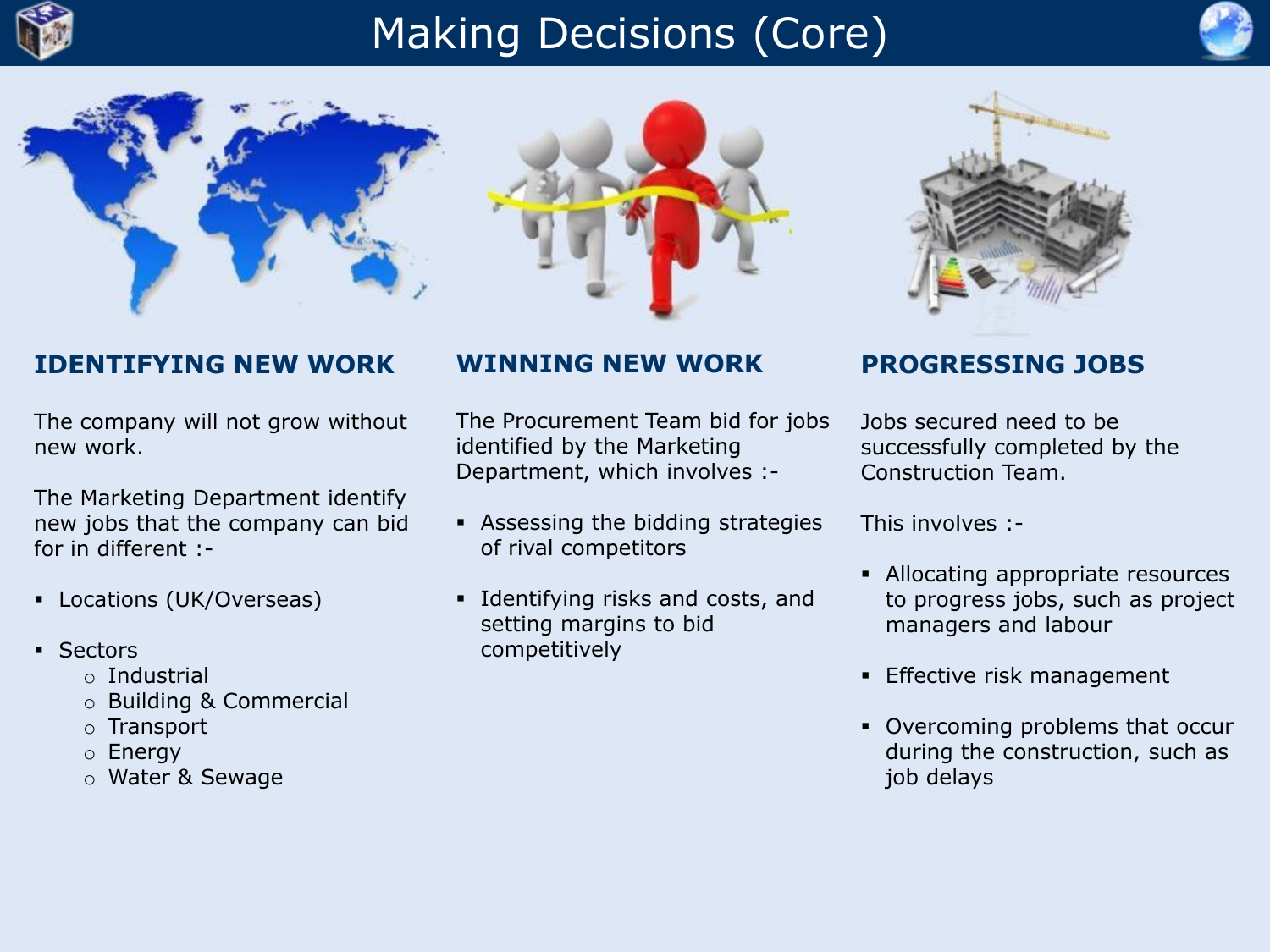

# Making Decisions (Corporate)











### **SHAREHOLDERS**

The company is owned by shareholders who expect a return on their investment in the form of a dividend.

### **DIVERSIFYING**

To reduce costs in the core business (build and risk costs), the management can invest in other companies.

### **INFRASTRUCTURE**

To achieve enhanced growth the company's infrastructure (capital base), in the form of fixed assets such as plant, can be expanded.

### **OVERHEADS**

Staffing the support services sufficiently will enable to company's strategy for identifying and progressing work to be carried out.

The support services departments are :-

- Marketing
- Head Office
- **QHSE**
- Measurement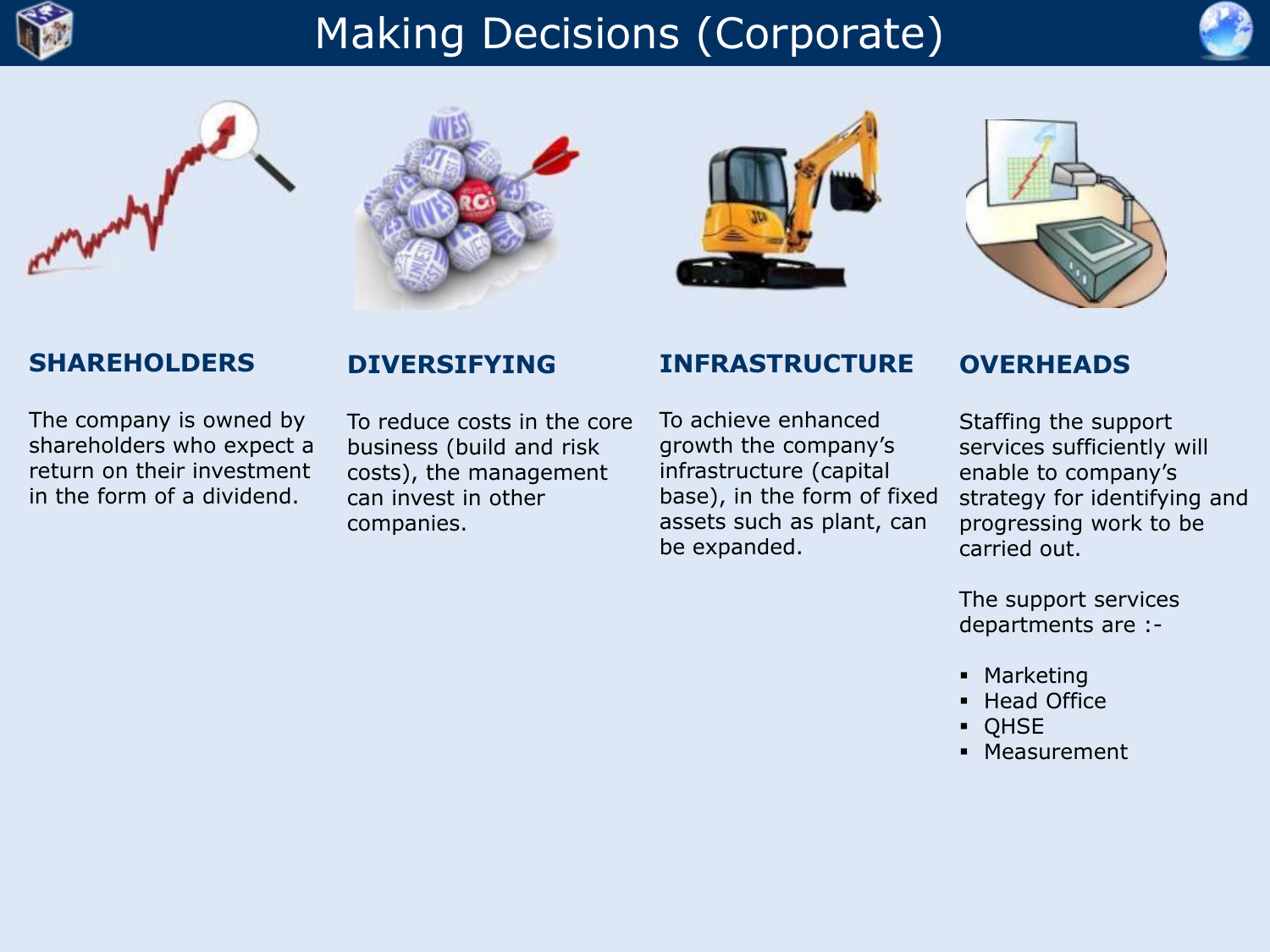

# The Global Economy



The **simulated global economy** is based upon predictions for the **"real world"**.



### **JOBS**

There are jobs worldwide in 5 sectors :-

- Industrial
- Building and Commercial
- **Transport**
- **Energy**
- Water and Sewage

with clients, people and rival competitors globally.

### **WORLD EVENTS**

There are economic, political and environmental **world events** that can impact upon the business.

Examples include :-

- The impact of Brexit and COVID-19
- Elections in different countries
- Global currency fluctuations
- Shortages of resources
- Civil unrest and conflicts across the globe
- Climate variations around the world
- Reports from leading world organisations

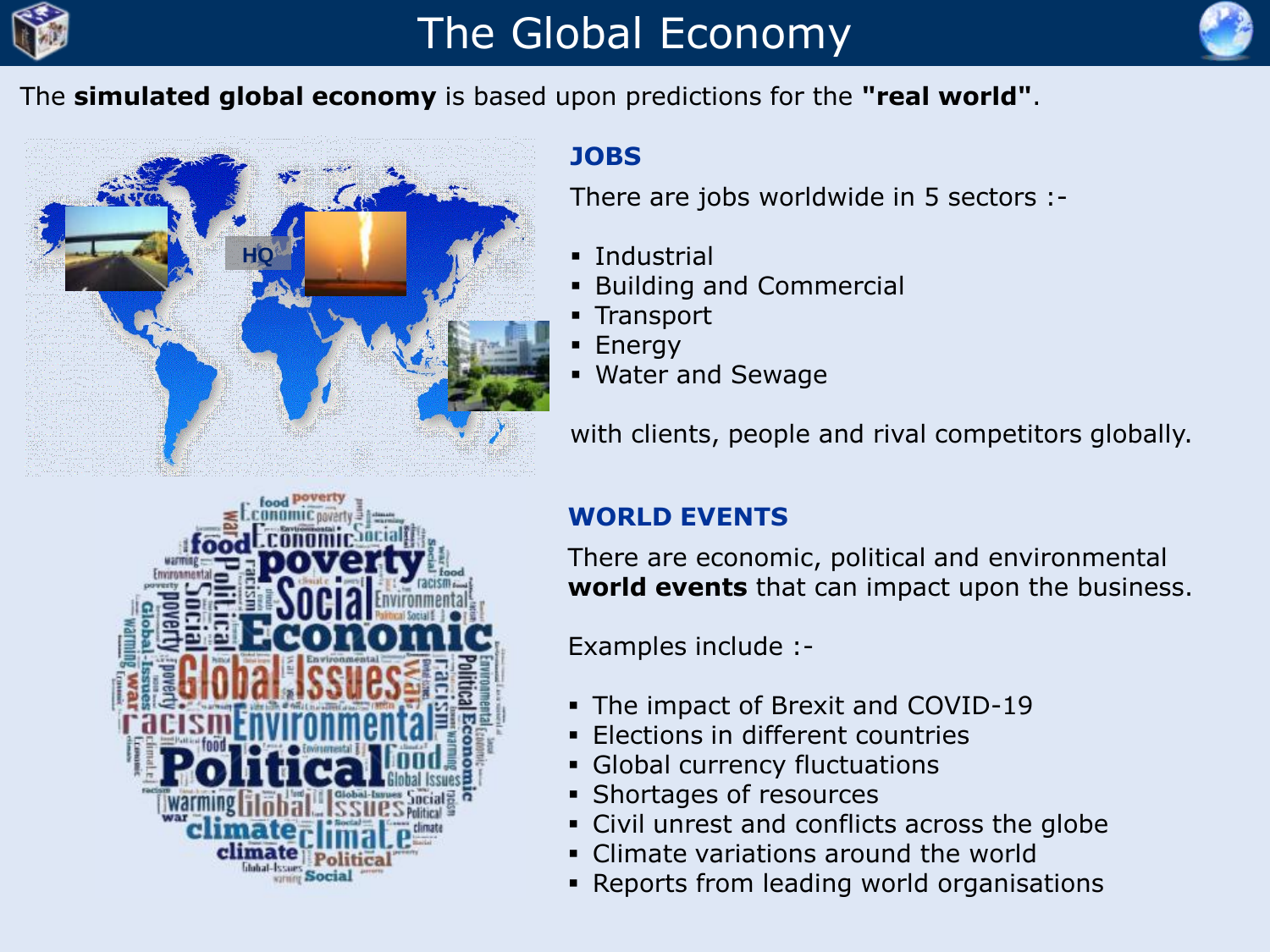

# World News



 $\vert x \vert$ 

 $\overline{\phantom{0}}$ 

Period<sub>1</sub>

2021 (01) Jan - Mar

**Information is critical** for re-evaluating business strategy, and world news, based upon current and future world events, is available from **ENN**, the **ENGINUITY NEWS NETWORK**.

#### | 18 Enginuity News Network

# **ENN WGRLD NEWS**

#### PAGE 1 2



When a management buyout rescued the struggling Atlas Corporation in the late 1990s, few could have forseen the affect that the newly formed Phoenix Horizons would have on the construction industry in the UK and globally.

Phoenix Horizons have improved the profitability of jobs in the transport sector, in which they specialise, for numerous construction contractors by reducing risk costs across contracts of all size and complexity. and attract a lot on external inverstment as a result.



Established in 2005 to improve life across Australia. Melbourne Regeneration are about to announce plans for the 11m upgrade to the Parliament House, and suitable contractors will be invited to bid for the planned 9 month project in the second quarter of 2021.



Joe Biden will be officially sworn in as the 46th president of the United States on Wednesday January 20 2021, also known as Inauguration Day.

The UK Government are hoping that high on the new President's agenda will be completing a trade deal with the UK. After five rounds of formal negotiations, both sides insist they have made good progress on what would be the UK.'s second-biggest post-Brexit trade deal, eclipsed only by the pact with the European Union.



Established by Royal Charter in 1996, Sport England works in partnership with the home country sports councils and other agencies to lead sport in the UK to world-class success, and they are about to announce plans for the upgrade of a boxing centre in Brixton.

The design work has already been completed for the 9m contract using a BIM model, and the job is expected to last one year, and suitable contractors will be invited to bid for the work in the second quarter of 2021.

# **Competitive** CONSTRUCTION

Indications from a recent board meeting suggest that Holland based The Bommell Group, specialists in all aspects of building and commerical work, are expected to bid for the 18m contract to construct a new branch near Westminster in the United Kingdom for the client, Madison Bank, and they are certain to be very competitive on price.

Tenders are invited for the large contract in the first quarter of 2021, and a number of contractors have already made it known their intention to bid for the work.



Continued civil unrest across Syria has raised concerns about delays to construction projects in the country with a shortage of materials, and labour.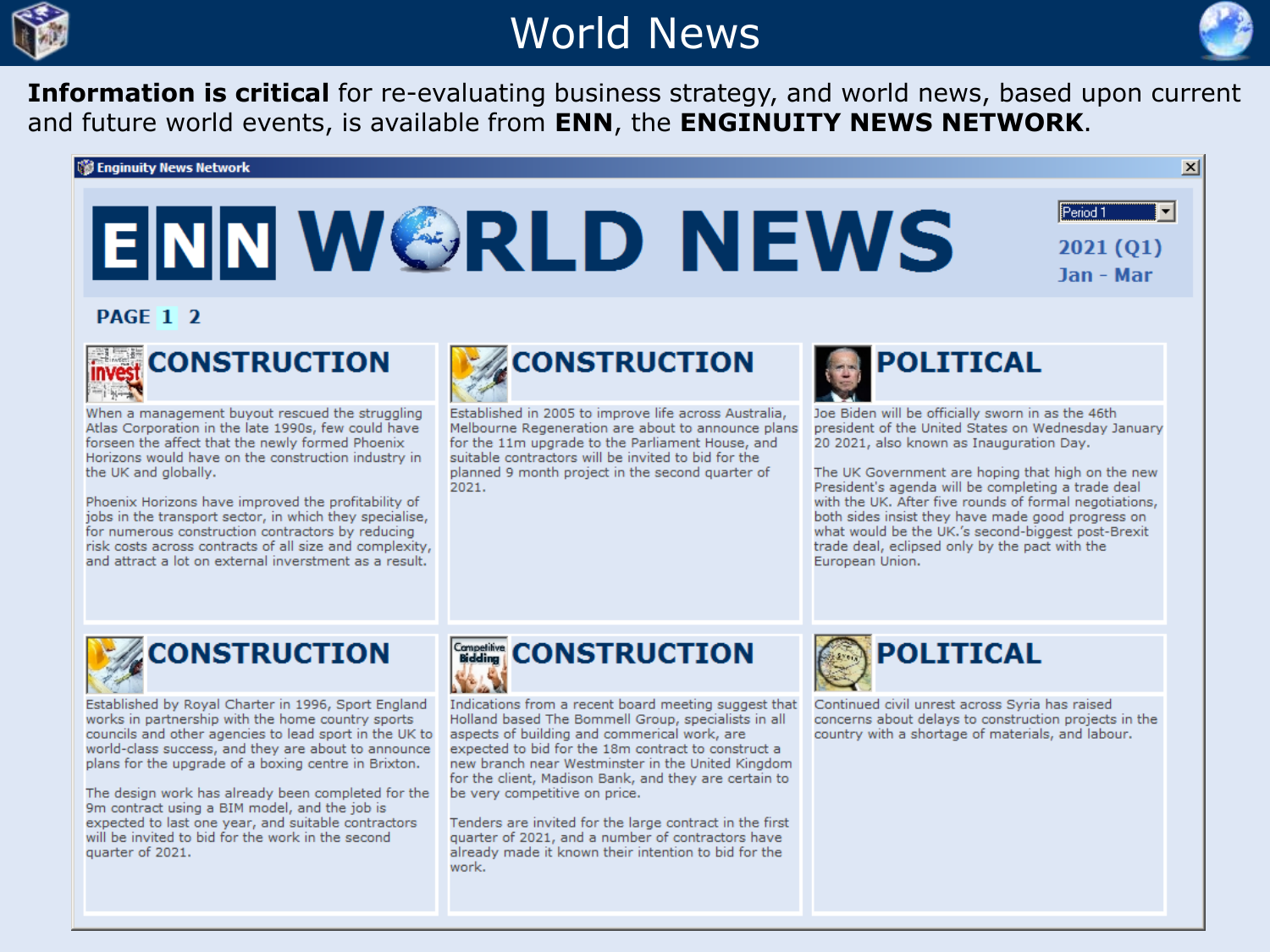

### The performance of each team each round is measured by **10 Key Performance Indicators.**

#### Key Performance Indicators

Show graphical analysis Help

#### CLICK ON A COLUMN TO SEE HOW THE CHOSEN KEY PERFORMANCE INDICATORS WERE CALCULATED

|    | End of<br>period<br>Status | Year/gtr    | Turnover | Gross<br>profit to<br>Turnover | Operating<br>Profit to<br><b>Turnover</b> | <b>Company</b><br><b>Value</b> | Capital          | Contract<br><b>Employed Completion</b> | Forward<br><b>Workload</b> | <b>Forward</b><br><b>Margin</b> | Share Price | <b>Client</b><br><b>Satisfaction</b> | <b>Total</b> |
|----|----------------------------|-------------|----------|--------------------------------|-------------------------------------------|--------------------------------|------------------|----------------------------------------|----------------------------|---------------------------------|-------------|--------------------------------------|--------------|
|    | <b>History</b>             | 2020(Q4)    | 40       | 170                            | 120                                       | 170                            | 130 <sub>1</sub> | 80                                     | 70                         | 100                             | 701         | 50                                   | 1.000        |
|    | Early Years                | 2021 (Q1)   | 49       | 186                            | 153                                       | 184                            | 149              | 113                                    | 118                        | 162                             | 82          | 84                                   | 1,280        |
|    | Early Years                | [2021 (Q2)] | 57       | 195                            | 169                                       | 200                            | 163              | 129                                    | 130                        | 179                             | 771         | 114                                  | 1,413        |
|    | Early Years                | 2021 (Q3)   | 66       | 212                            | 195                                       | 224                            | 173              | 142                                    | 126                        | 167                             | 79          | 145                                  | 1,529        |
| 8. | Early Years                | 2021 (Q4)   | 76       | 222                            | 214                                       | 254                            | 174              | 177                                    | 77                         | 97                              | 72          | 186                                  | 1,549        |
| Q. | Early Years                | 2022 (Q1)   | 78       | 238                            | 222                                       | 275                            | 181              | 205                                    | 163                        | 178                             | 84          | 221                                  | 1,845        |
| 10 | Early Years                | 2022 (Q2)   | 84       | 245                            | 235                                       | 307                            | 187              | 217                                    | 156                        | 167                             | 82          | 266                                  | 1,946        |
|    | Early Years                | 2022 (Q3)   | 91       | 239                            | 230                                       | 333                            | 191              | 247                                    | 153                        | 161                             | 81          | 309                                  | 2,035        |
|    | Early Years                | 2022 (Q4)   | 97       | 244                            | 239                                       | 359                            | 195)             | 283                                    | 169                        | 173                             | 104         | 359                                  | 2,222        |
|    |                            |             |          |                                |                                           |                                |                  |                                        |                            |                                 |             |                                      |              |

During a competition, each team's performance relative to each other is displayed on a **league table** published at the end of each round, which only shows the overall KPI score of each team.



### **Enginuity 2021 Competition**

### **TEAM LEAGUE TABLE**

At the end of period 12 (Early Years) DE RIOD MOVEMENT

 $\Box$ o $\Box$ 

|                      |                          |                |                      |                  | <u>TEROD MOTEMENT</u> |             |        |  |
|----------------------|--------------------------|----------------|----------------------|------------------|-----------------------|-------------|--------|--|
| <b>Position Name</b> |                          | <b>Sponsor</b> | <b>L</b> ocation     | <b>Total KPI</b> | <b>Improvement</b>    | <b>From</b> | Change |  |
|                      | The Tower of Babble      | Jacobs         | UK                   | 2,222            | 9%                    |             |        |  |
|                      | Dogecoin Mining, Inc.    | Parsons        | United States        | 2,209            | 3%                    |             |        |  |
|                      | Diligent Disruption      | Stantec        | <b>United States</b> | 2,205            | 5 %                   |             |        |  |
|                      | Bangalore BULLZ          | Atkins India   | India                | 2,163            | 4%                    |             |        |  |
|                      | Tycoons KATK AL          | Jacobs         | India                | 2,149            | 18 %                  | 39          | 34     |  |
|                      | The Wolves of Milano     | Jacobs         | Italy                | 2,124            | 10 %                  | 19          | 13     |  |
|                      | Whatever it takes        | Stantec        | Italy                | 2,120            | 7%                    | 10          |        |  |
|                      | Dark Horses              | Network Rail   | UK                   | 2,119            | 4 %                   |             |        |  |
|                      | The New AECOMers         | AECOM          | UK                   | 2,108            | 7%                    | 14          |        |  |
|                      | M Choobie Dirt Beans     | WSP USA        | United States        | 2,094            | 7%                    | 15          |        |  |
|                      | II It's Nothing Parsonal | Parsons        | United States        | 2,093            | 0%                    |             |        |  |
|                      | The Trusty Wrench        | WSP U SA       | United States        | 2,093            | 5 %                   |             | - 1    |  |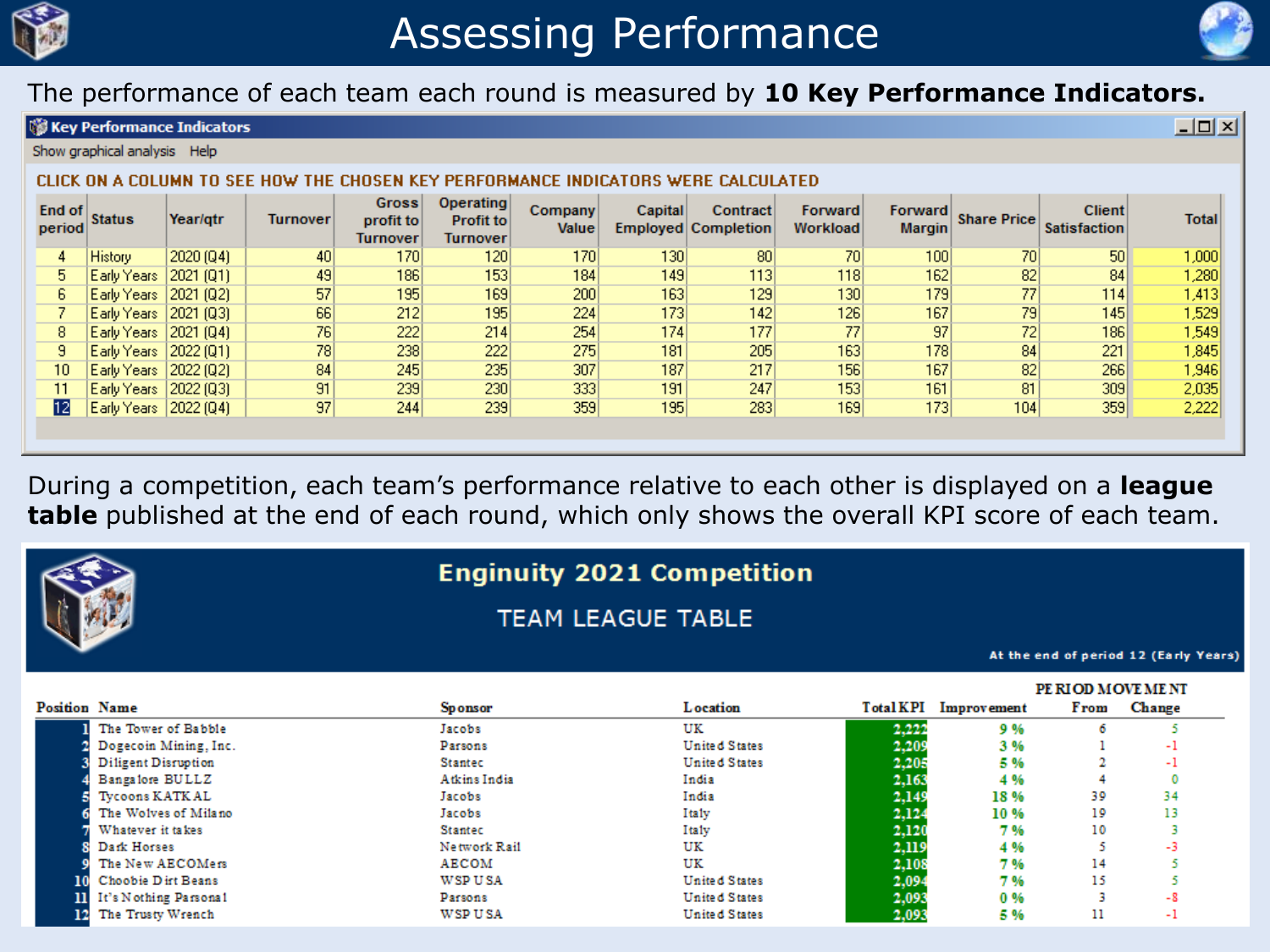

# Success Or Failure



The fate of the company, lies in the hands of the new management team.

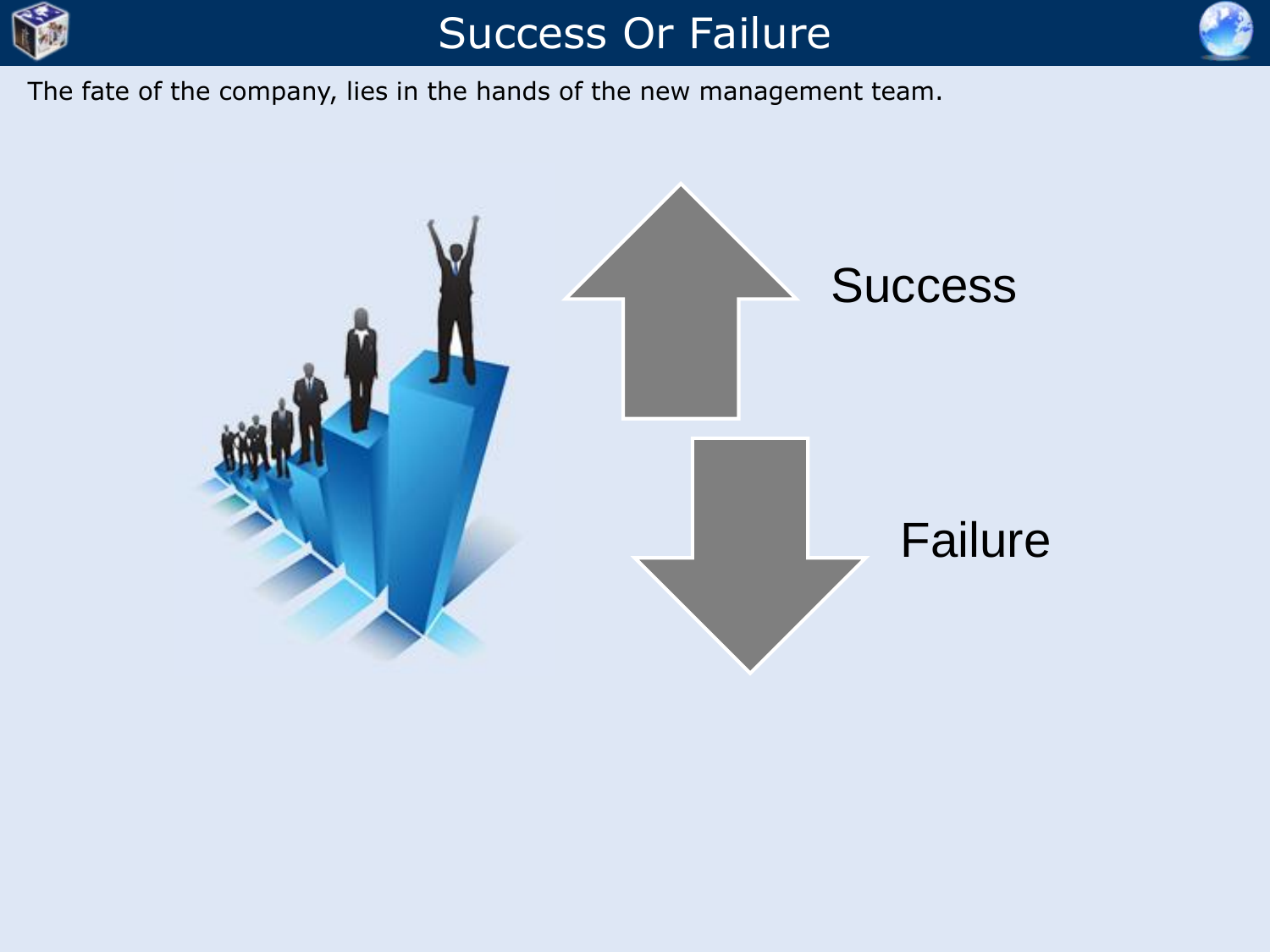

# Key Features



**ENGINUITY** exposes participants to the key aspects of managing a global construction business.